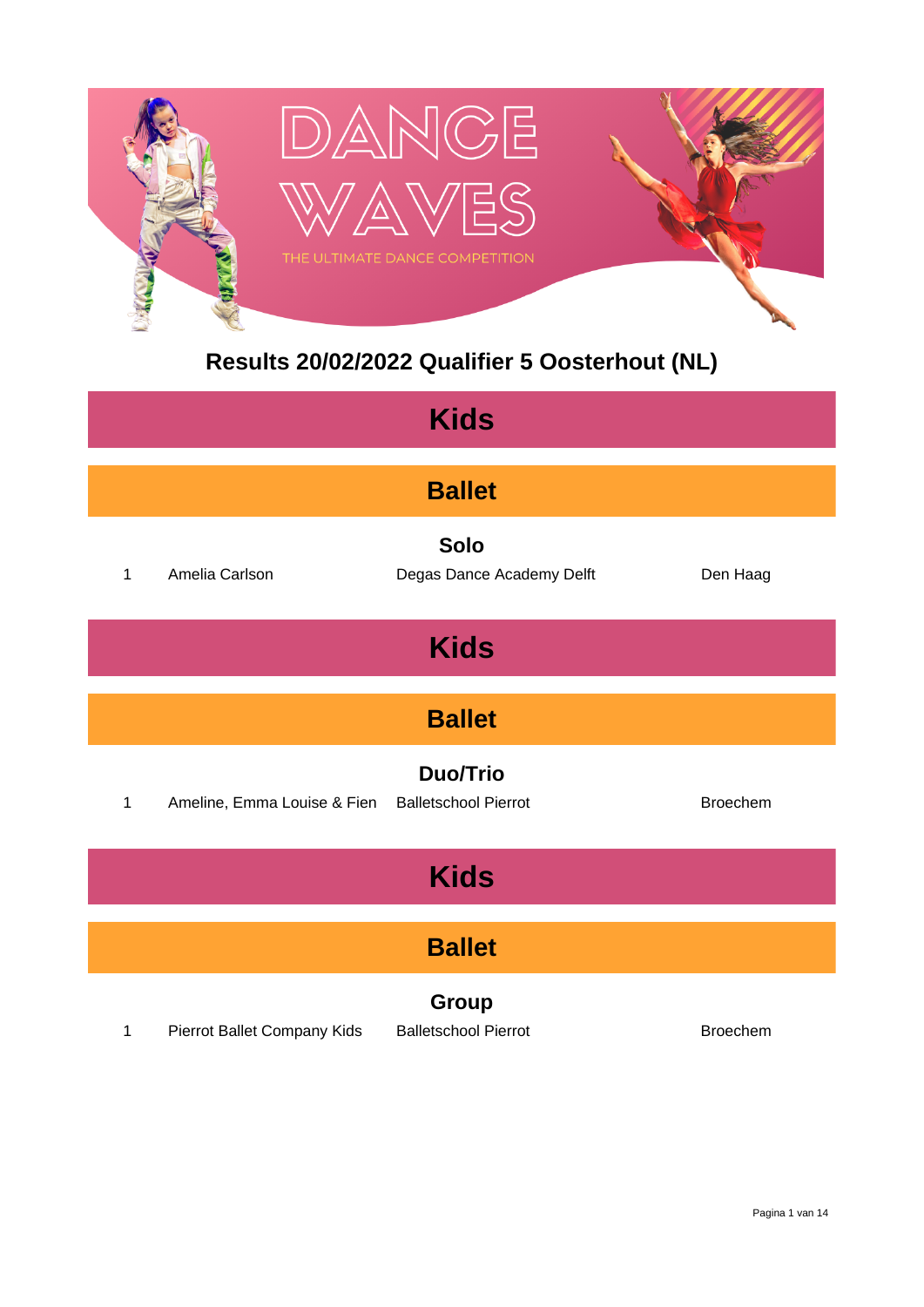| <b>Kids</b>    |                                                     |                                                |                 |  |
|----------------|-----------------------------------------------------|------------------------------------------------|-----------------|--|
| <b>Ballet</b>  |                                                     |                                                |                 |  |
|                | Amelia Carlson                                      | <b>Impro</b><br>Degas Dance Academy Delft      | Den Haag        |  |
|                |                                                     | <b>Juniors</b>                                 |                 |  |
| <b>Ballet</b>  |                                                     |                                                |                 |  |
| 1              | Lotte, Nore & Merel                                 | <b>Duo/Trio</b><br><b>Balletschool Pierrot</b> | <b>Broechem</b> |  |
| <b>Juniors</b> |                                                     |                                                |                 |  |
| <b>Ballet</b>  |                                                     |                                                |                 |  |
| 1              | Pierrot Ballet Company Juniors Balletschool Pierrot | Group                                          | <b>Broechem</b> |  |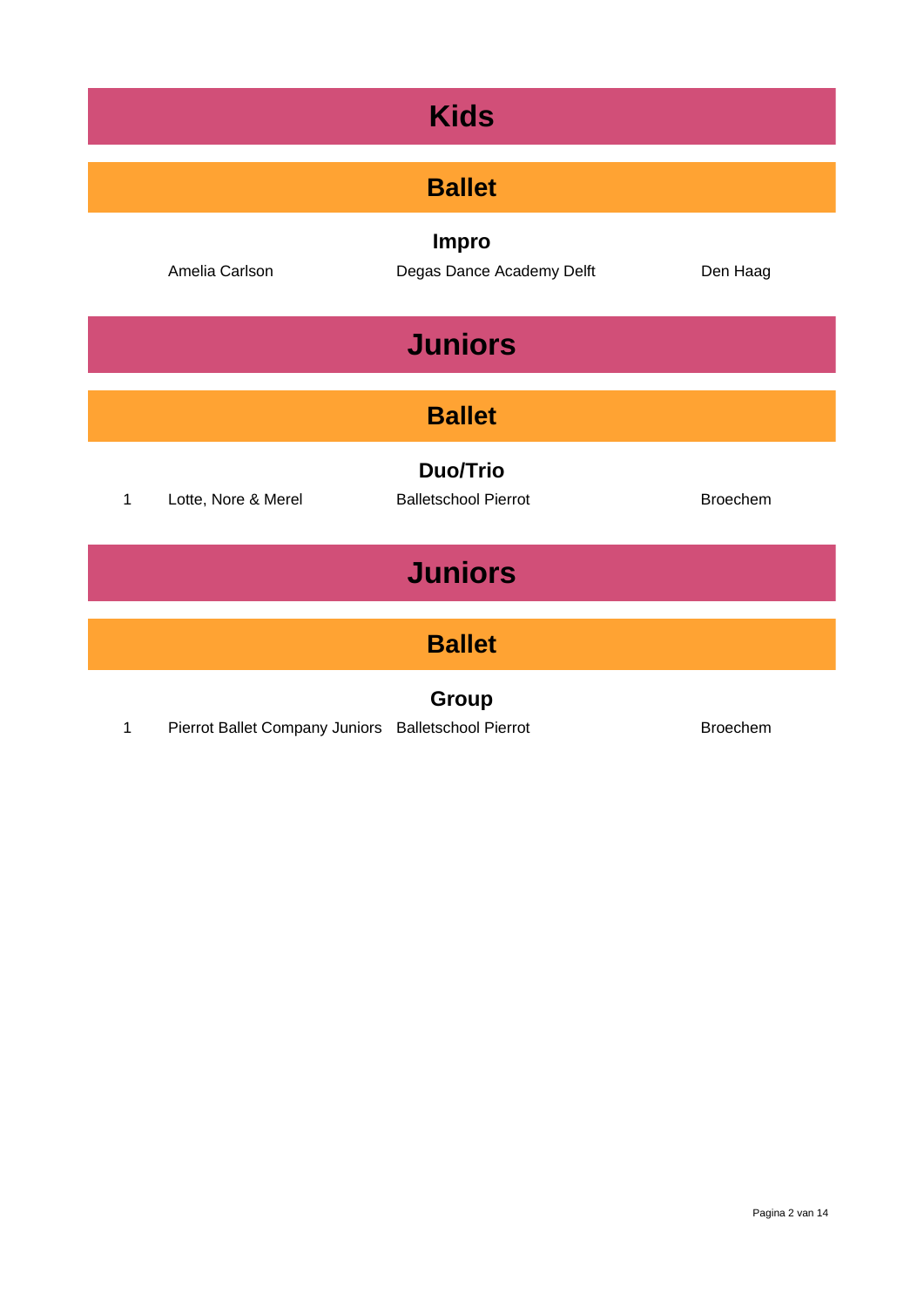| <b>Teens</b>                           |                              |                                                |                     |  |  |
|----------------------------------------|------------------------------|------------------------------------------------|---------------------|--|--|
|                                        | <b>Ballet</b>                |                                                |                     |  |  |
| 1                                      | Noa & Mette                  | <b>Duo/Trio</b><br><b>Balletschool Pierrot</b> | <b>Broechem</b>     |  |  |
|                                        | <b>Adults</b>                |                                                |                     |  |  |
|                                        | <b>Ballet</b>                |                                                |                     |  |  |
| 1                                      | Pierrot Ballet Company Teens | Group<br><b>Balletschool Pierrot</b>           | <b>Broechem</b>     |  |  |
| <b>Minis</b>                           |                              |                                                |                     |  |  |
| <b>Modern, Contemporary &amp; Jazz</b> |                              |                                                |                     |  |  |
| <b>Solo</b>                            |                              |                                                |                     |  |  |
| 1                                      | Fayelène Pattiwaël           | D-beatz                                        | Alphen Aan Den Rijn |  |  |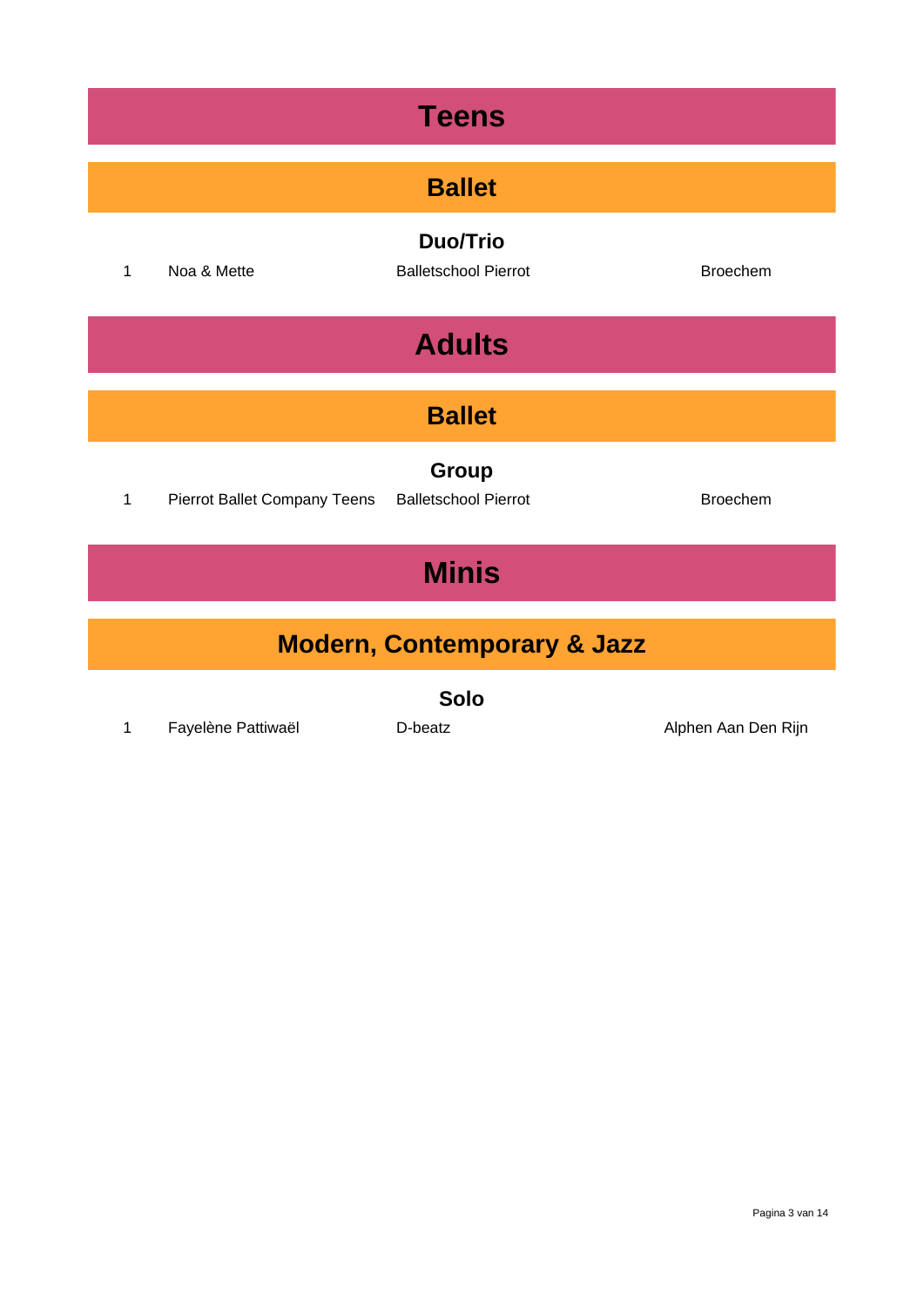### **Kids**

### **Modern, Contemporary & Jazz**

#### **Solo**

- 
- 
- 
- 
- 

1 Evelin Nugteren **AcroFitt Dance Studio** Rotterdam 2 Beau Casseau Studio Adagio Wolvertem 3 Amelia Carlson Degas Dance Academy Delft Den Haag 4 Alicia Drooduin AcroFitt Dance Studio Rotterdam 5 Sophie V Gent **D-beatz D-beatz** Alphen Aan Den Rijn

# **Kids**

#### **Modern, Contemporary & Jazz**

#### **Duo/Trio**

# **Kids**

### **Modern, Contemporary & Jazz**

#### **Group**

- 1 COLORS **AcroFitt Dance Studio** Rotterdam
- 
- 
- 2 Blue Crystals **Dansschool ENcore** Machelen 3 Little Spark Studio Da Danza Maddinxveen
- 

#### Pagina 4 van 14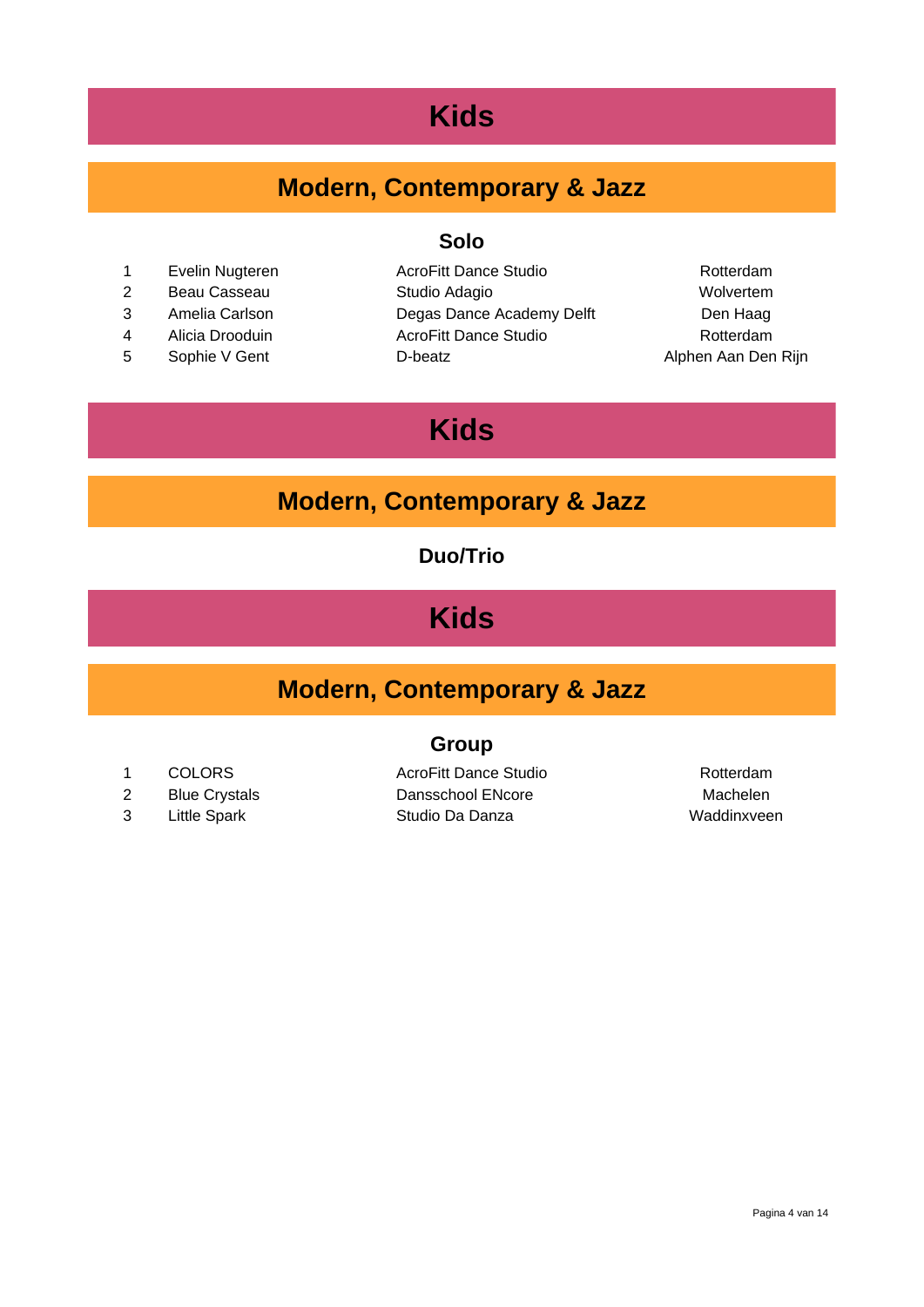# **Kids**

### **Modern, Contemporary & Jazz**

**Impro**

Evelin Nugteren **AcroFitt Dance Studio AcroFitt Dance Studio** Rotterdam

# **Juniors**

#### **Modern, Contemporary & Jazz**

#### **Solo**

- 1 Destiny Drooduin **AcroFitt Dance Studio AcroFitt Dance Studio** Rotterdam
- 
- 3 Simeon Frijters **Arnhem/Helmond Community** Simeon Frijters **Arnhem/Helmond**

2 Gina Mesters **Creating Art Productions** Pijnacker

# **Jun & Y. Teens (14-15y)**

### **Modern, Contemporary & Jazz**

#### **Duo/Trio**

- 1 Noor Gardien, Merle & Maxime KiX vlijmen
- 2 Emilie, Joséphine & Emma Studio Adagio **Marshall** Wolvertem
- 3 Maddy & Kaylee Reeuwijk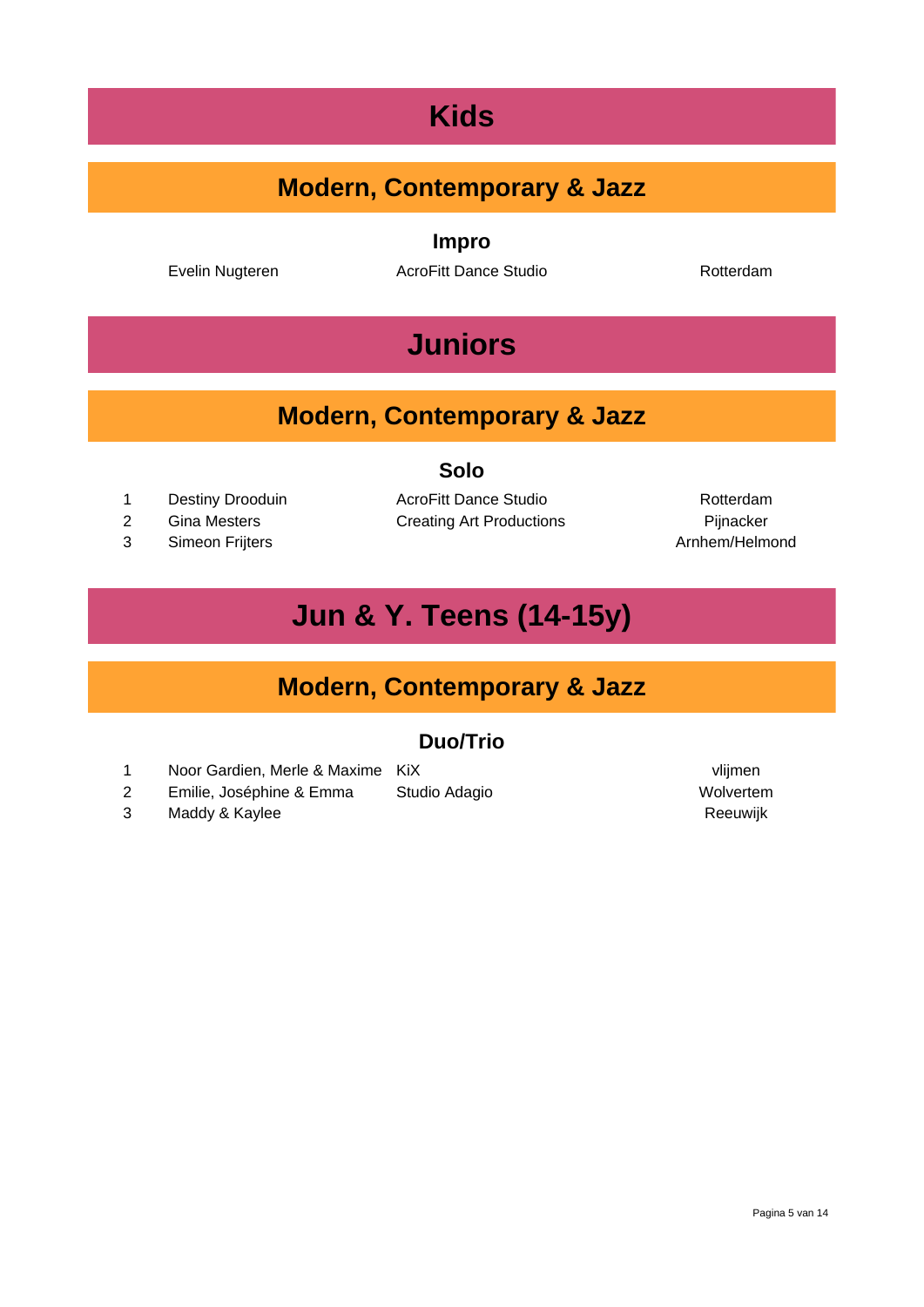## **Juniors**

### **Modern, Contemporary & Jazz**

- 1 LiFe Balance LiFe Dance LiFe Dance Sint-michielsgestel
- 
- 
- 
- 
- 6 Lets dance crew Let's dance by Demy Maurik

#### **Group**

2 Blue Diamonds **Dansschool ENcore** Machelen ToBe Talented ToBe Cultuurcentrum Dordrecht Ca Movimento Studio Da Danza Waddinxveen Tendanzz L-Joy dancefactory Dongen

# **Juniors**

#### **Modern, Contemporary & Jazz**

**Impro**

#### Simeon Frijters **Arnhem/Helmond**

## **Teens**

#### **Modern, Contemporary & Jazz**

#### **Solo**

- 
- 
- 
- 4 Maroesja Van Rooij Creating Art Productions Pijnacker

#### 1 Eline Kester **Creating Art Productions** Pijnacker 2 Jutta Appelmans Studio Adagio Nolvertem 3 Sanne De Vries ToBe Cultuurcentrum Dordrecht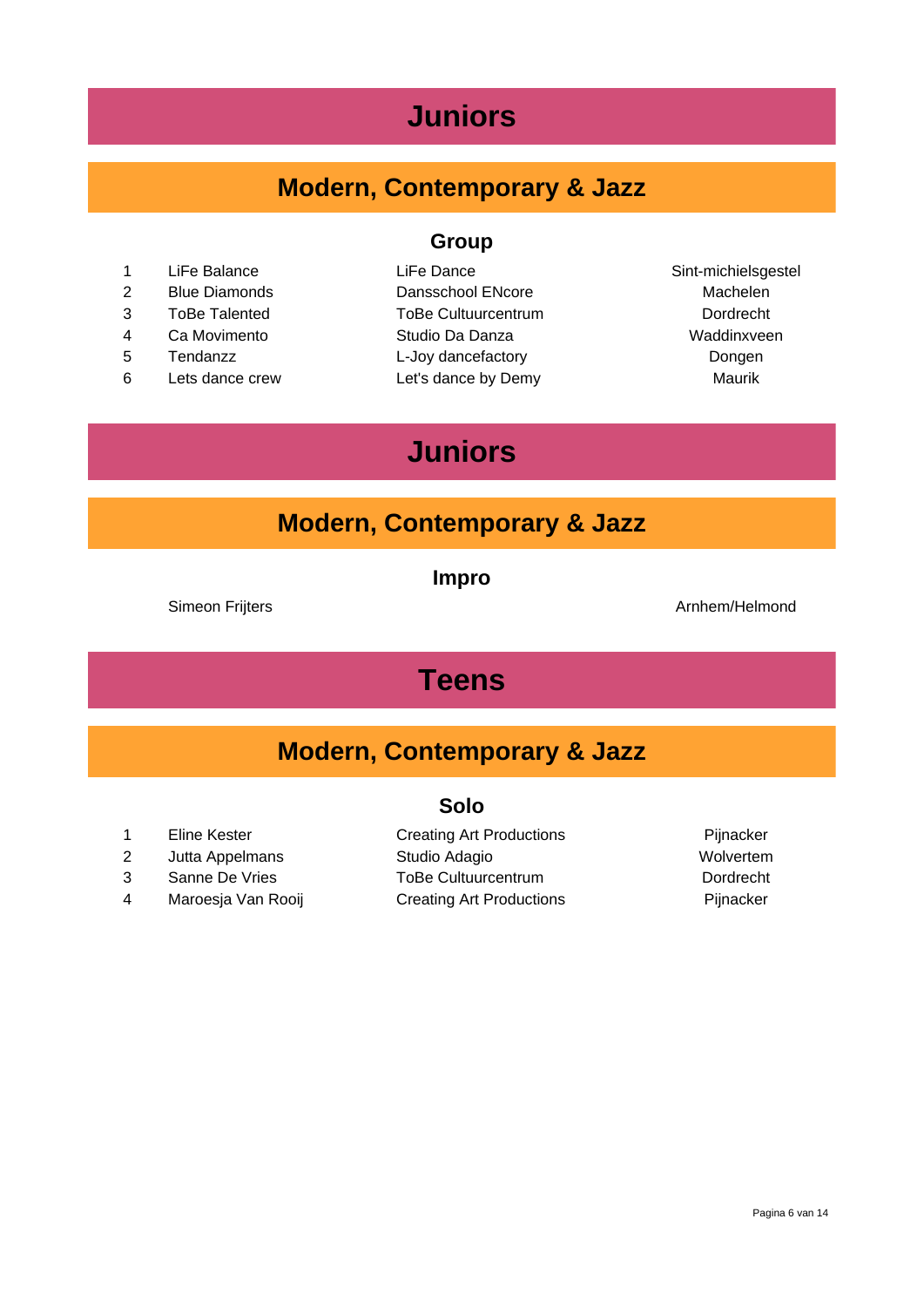# **Teens**

### **Modern, Contemporary & Jazz**

#### **Group**

- 1 CAP Competition Junior Creating Art Productions Pijnacker
- 
- 

2 Infinity Studio Da Danza Waddinxveen 3 Dancing Divas **Dance 2 Beats Dance 2 Beats Rotterdam** 

# **Teens**

### **Modern, Contemporary & Jazz**

**Impro**

Yinthe Emonts **Dance 2 Beats Rotterdam Rotterdam** 

# **Adults**

#### **Modern, Contemporary & Jazz**

#### **Solo**

- 1 Leia Czarik **Creating Art Productions Creating Art Productions** Pijnacker
- 
- 
- 2 Roxanne Van Dorst Dansplein Dansplein Roosendaal 3 Juliette Sleurink Creating Art Productions Pijnacker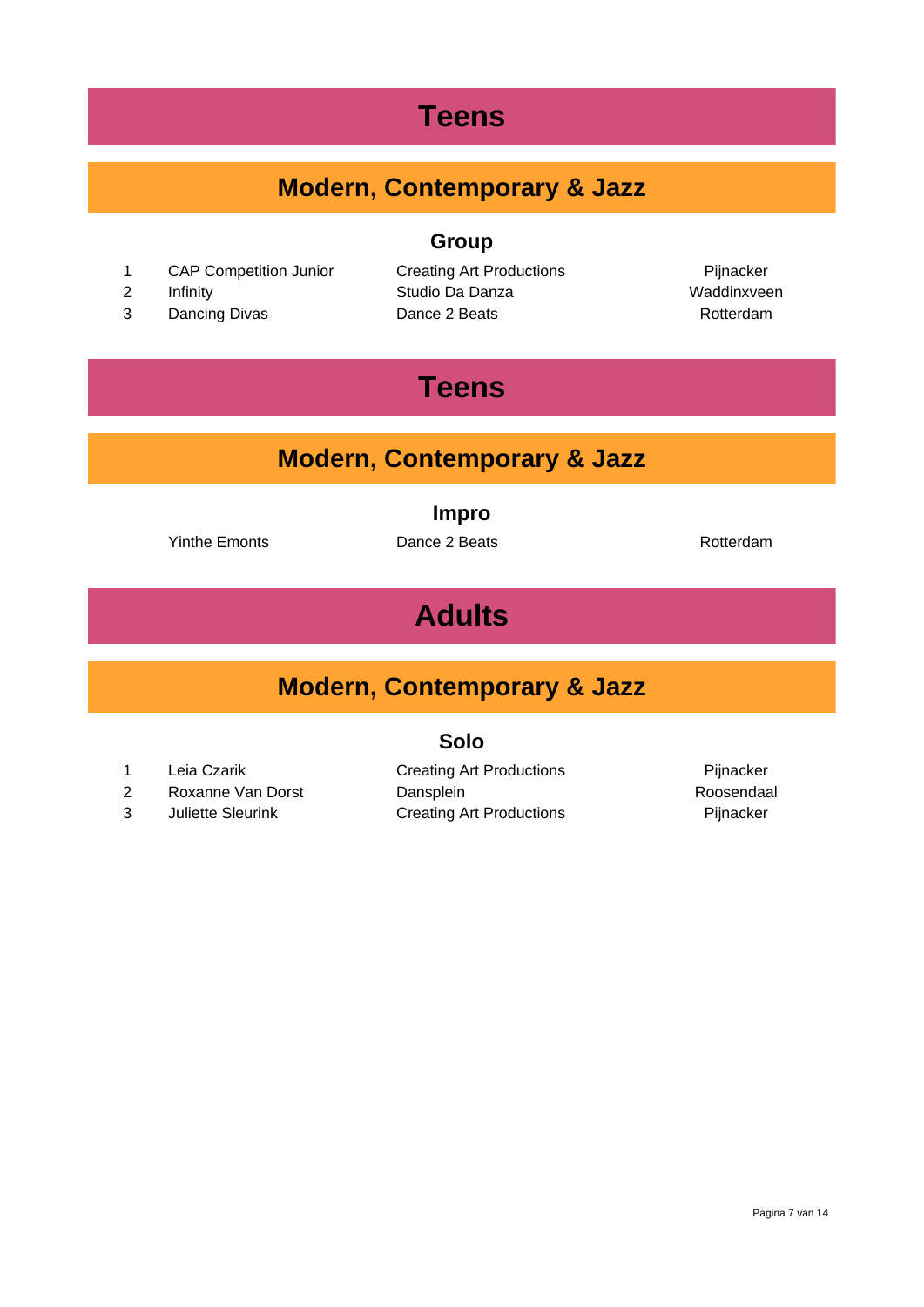# **Adults**

# **Modern, Contemporary & Jazz**

**Group**

- 
- 2 CAP Competition Teens Creating Art Productions Fijnacker
- 
- 
- 

1 Royal Blue **Dansschool ENcore** Machelen 3 Illusion L-Joy dancefactory Dongen 4 Blue Glory **Dansschool ENcore** Machelen 5 One Ambition L-Joy dancefactory Dongen

# **Adults**

| <b>Modern, Contemporary &amp; Jazz</b> |                                     |                           |                                            |  |  |
|----------------------------------------|-------------------------------------|---------------------------|--------------------------------------------|--|--|
|                                        | Roxanne Van Dorst                   | <b>Impro</b><br>Dansplein | Roosendaal                                 |  |  |
|                                        | <b>Minis</b>                        |                           |                                            |  |  |
|                                        | <b>Hip Hop</b>                      |                           |                                            |  |  |
| <b>Solo</b>                            |                                     |                           |                                            |  |  |
| 1<br>2                                 | Fayelène Pattiwaël<br>Xynogene Kana | D-beatz<br>D-beatz        | Alphen Aan Den Rijn<br>Alphen Aan Den Rijn |  |  |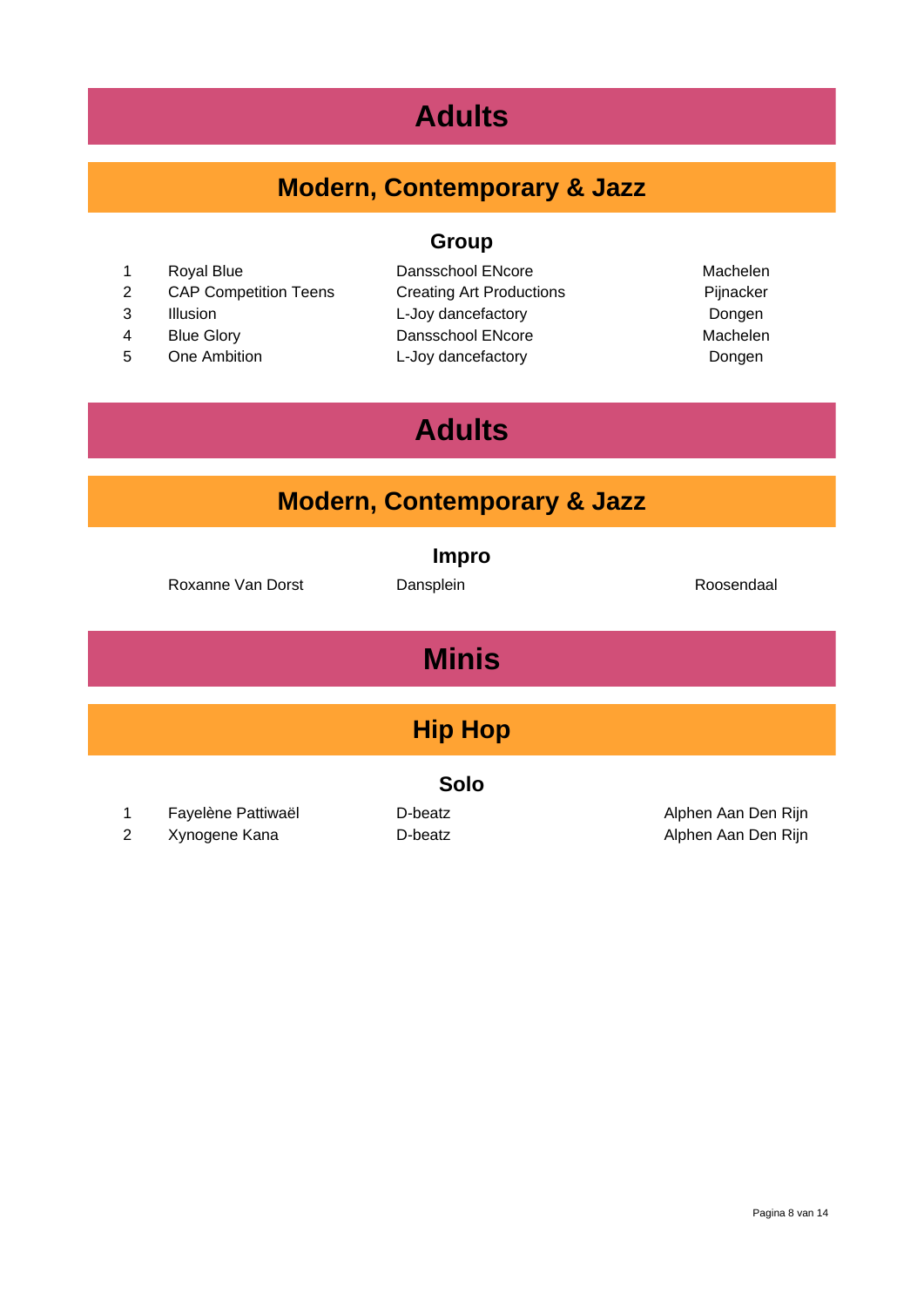| <b>Minis</b>                  |                                                                        |                                                       |                                                                                  |  |  |
|-------------------------------|------------------------------------------------------------------------|-------------------------------------------------------|----------------------------------------------------------------------------------|--|--|
|                               | <b>Hip Hop</b>                                                         |                                                       |                                                                                  |  |  |
| 1<br>$\overline{2}$           | Fayelène & Ashton<br>Bo & Frédèrique                                   | <b>Duo/Trio</b><br>D-beatz<br>D-beatz                 | Alphen Aan Den Rijn<br>Alphen Aan Den Rijn                                       |  |  |
|                               |                                                                        | <b>Minis</b>                                          |                                                                                  |  |  |
|                               |                                                                        | <b>Hip Hop</b>                                        |                                                                                  |  |  |
|                               | Fayelène Pattiwaël                                                     | <b>Impro</b><br>D-beatz                               | Alphen Aan Den Rijn                                                              |  |  |
|                               | <b>Kids</b>                                                            |                                                       |                                                                                  |  |  |
| <b>Hip Hop</b>                |                                                                        |                                                       |                                                                                  |  |  |
| <b>Solo</b>                   |                                                                        |                                                       |                                                                                  |  |  |
| 1<br>$\overline{2}$<br>3<br>4 | Malu Verschueren<br>Amy-lynne Pattiwaël<br>Lila Bozic<br>Sophie V Gent | Dance & Show Academy<br>D-beatz<br>D-beatz<br>D-beatz | Berendrecht<br>Alphen Aan Den Rijn<br>Alphen Aan Den Rijn<br>Alphen Aan Den Rijn |  |  |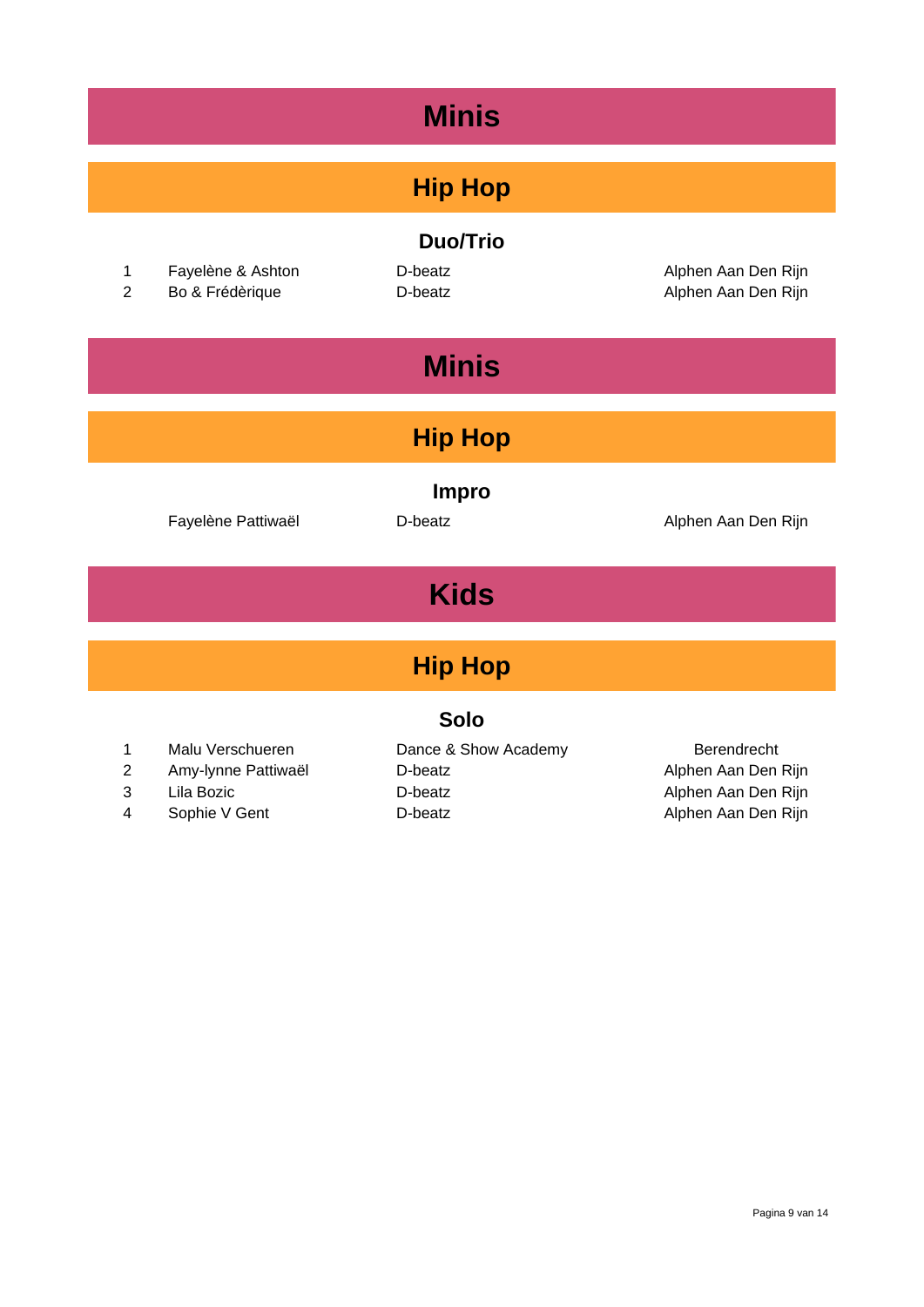# **Kids**

### **Hip Hop**

#### **Duo/Trio**

- 1 Sophie & Amy-lynne **Alphen Aan Den Rijn**
- 
- 
- 4 Amy-lynne & Tessa **D-beatz** D-beatz **Alphen Aan Den Rijn**

2 Else & Fiep **Penta Dance Department** Winterswijk 3 Lila & Talisa **D-beatz D-beatz** Alphen Aan Den Rijn

# **Kids**

## **Hip Hop**

#### **Group**

| $\mathbf 1$    | Rookie Blue         | Dansschool ENcore           | Machelen      |
|----------------|---------------------|-----------------------------|---------------|
| 2              | <b>Funky Habits</b> | Penta Dance Department      | Winterswijk   |
| 3              | Little Bounce       | Studio Da Danza             | Waddinxveen   |
| $\overline{4}$ | <b>UDNG</b>         | Dansschool UDANCE           | Uden          |
| 5              | Unmute              | Kavra                       | Gilze - Rijen |
| 6              | <b>Future</b>       | L-Joy dancefactory          | Dongen        |
| 7              | Decency             | Let's Dance Rhenen Trisport | Rhenen        |
| 8              | Lets dance fighters | Let's dance by Demy         | Maurik        |
|                |                     |                             |               |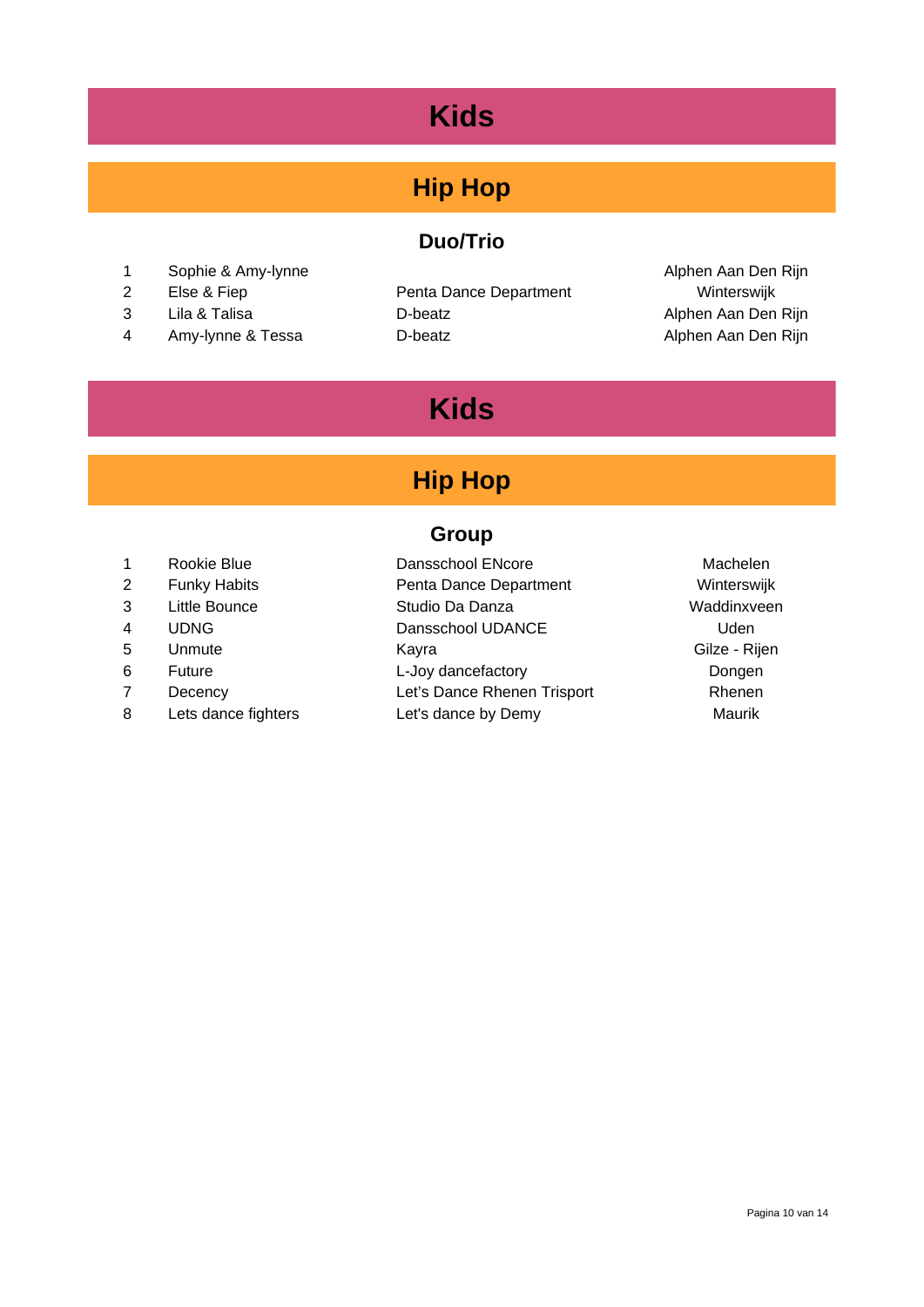| <b>Kids</b>                   |                                    |                                        |                           |  |  |
|-------------------------------|------------------------------------|----------------------------------------|---------------------------|--|--|
|                               | <b>Hip Hop</b>                     |                                        |                           |  |  |
|                               | <b>Else Brandt</b>                 | <b>Impro</b><br>Penta Dance Department | Winterswijk               |  |  |
|                               |                                    | <b>Juniors</b>                         |                           |  |  |
|                               |                                    | <b>Hip Hop</b>                         |                           |  |  |
| $\mathbf 1$<br>$\overline{2}$ | Jesse Van Dijk<br>Kayley Sijberden | <b>Solo</b><br>Lotuz                   | <b>Bavel</b><br>Purmerend |  |  |
| <b>Juniors</b>                |                                    |                                        |                           |  |  |
| <b>Hip Hop</b>                |                                    |                                        |                           |  |  |
| 1                             | Lore, Lisa & Hazal                 | <b>Duo/Trio</b><br>Studio Dansemble    | Schelle                   |  |  |

2 Caitlin & Eva **Eindhoven**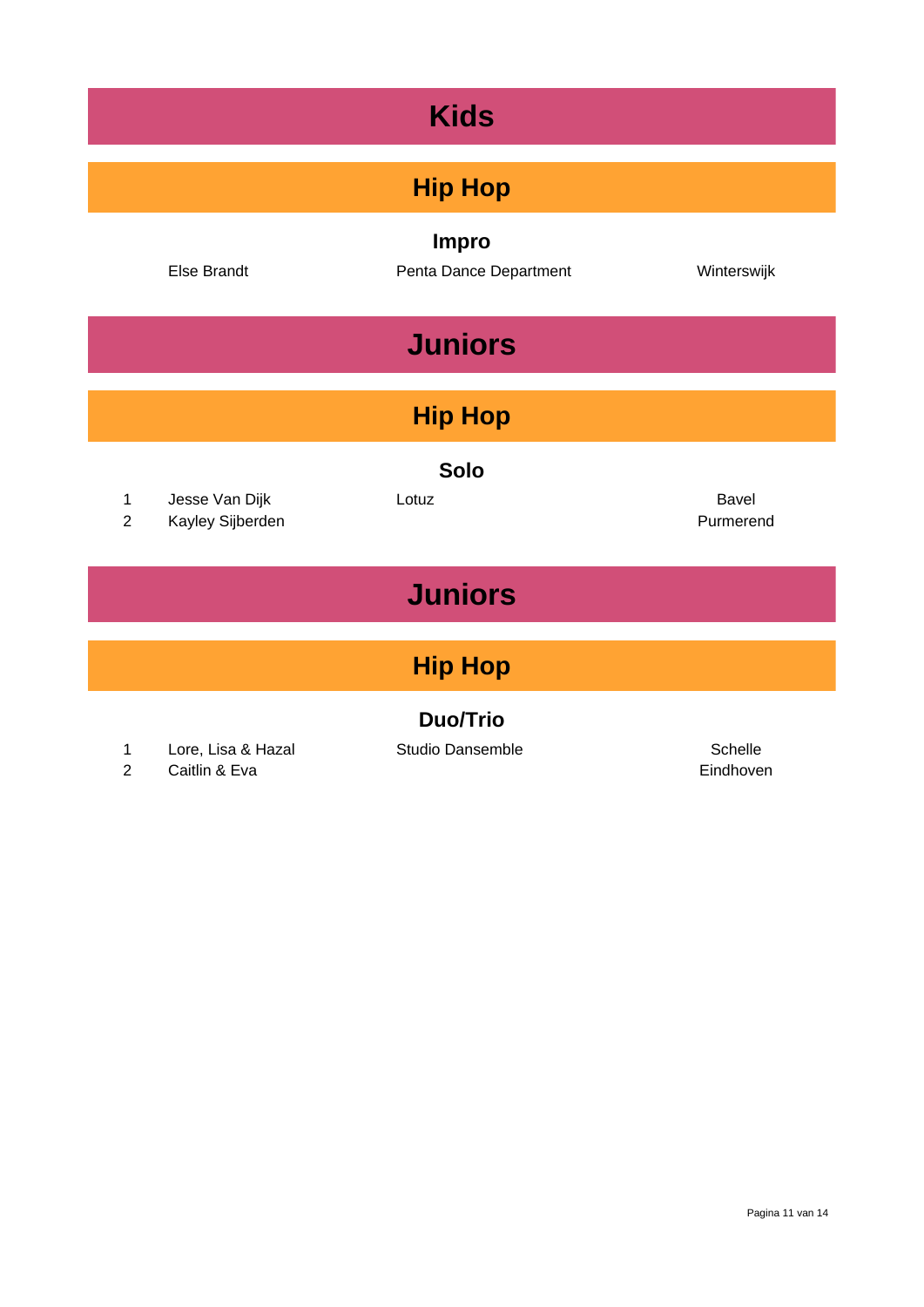# **Y. Juniors (12-13 y)**

### **Hip Hop**

#### **Group**

1 DYNAMITE Stardance Studio's 2 LITTLE BLESSED JAVD dance Uden 3 The New Classic **Laresz Laresz Constant Classic** Blaricum 4 C-moves Studio Da Danza Waddinxveen 5 The Future **National Penta Dance Department** Winterswijk 6 Devotion Let's Dance Rhenen Trisport Rhenen

### **Juniors**

#### **Hip Hop**

**Impro**

Kayley Sijberden **Purmerend** 

# **O. Juniors (14 y)**

### **Hip Hop**

#### **Group**

- 1 THE B.I.R.D.S. Dansstudio Laura Boekel
- 2 Da Bounce Force Dansstudio Bounce Papendrecht 3 Vanilla Fresh Penta Dance Department Winterswijk 4 ToBe Different ToBe Cultuurcentrum Dordrecht
-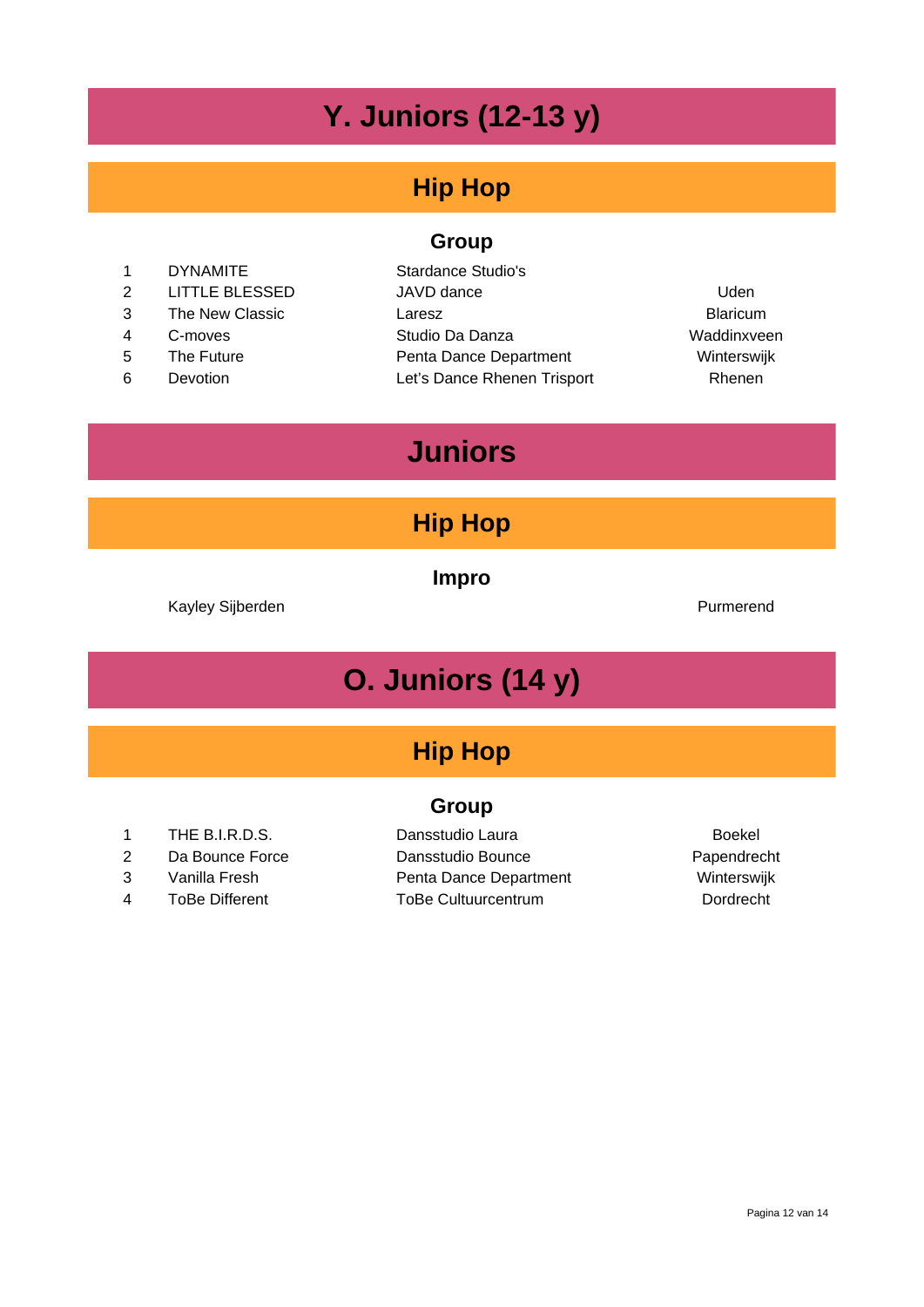# **Teens**

# **Hip Hop**

#### **Solo**

- 1 Salma Abdulkader **Laresz Laresz Blaricum**
- 2 Floortje Matthee **Network Contact Contact Contact Contact Contact Contact Contact Contact Contact Contact Contact Contact Contact Contact Contact Contact Contact Contact Contact Contact Contact Contact Contact Contact Co**
- 3 Fei Lammerts Van Bueren Laresz Blaricum

# **Teens**

### **Hip Hop**

#### **Group**

| $\overline{1}$ | <b>Blue Impact</b>   | Dansschool ENcore           | Machelen    |
|----------------|----------------------|-----------------------------|-------------|
| 2              | THE FIRE FAMILY CREW | <b>Stardance Studio's</b>   |             |
| 3              | <b>B-united</b>      | Studio Da Danza             | Waddinxveen |
| $\overline{4}$ | <b>BLESSED</b>       | JAVD dance                  | Uden        |
| -5             | DreamTeam            | Dance 2 Beats               | Rotterdam   |
| 6              | Vanilla Funk         | Penta Dance Department      | Winterswijk |
| 7              | Deviant              | Let's Dance Rhenen Trisport | Rhenen      |
|                |                      |                             |             |

# **Adults**

# **Hip Hop**

#### **Solo**

1 Quinty Van Der Rijt **Dansschool UDANCE** Volton Den Rijt